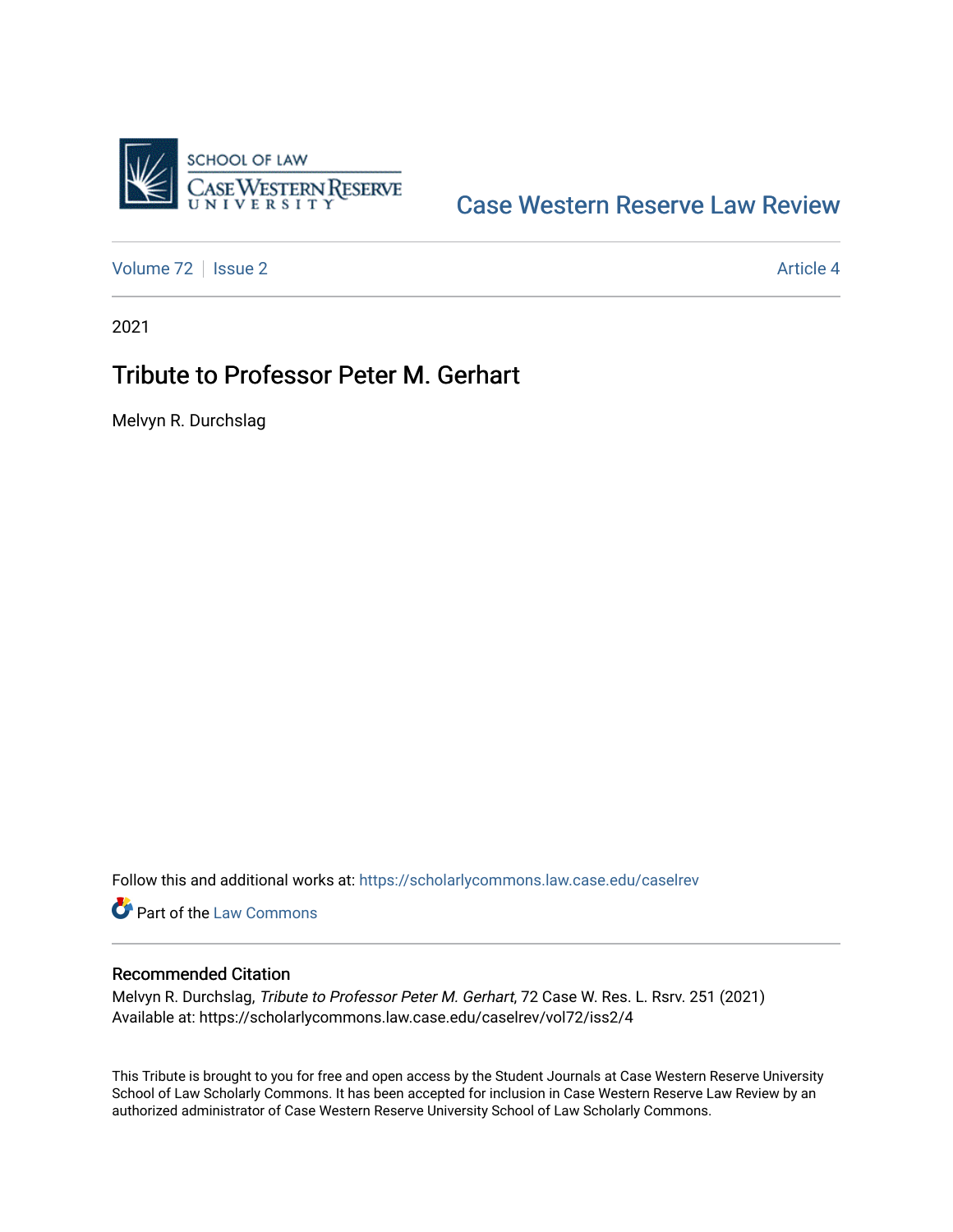## *Melvyn R. Durchslag*†

I first met Peter in the coffee shop of a Holiday Inn, someplace off I-71, just north of Columbus. It was, as I recall, the fall of 1985. He was the Academic Dean at Ohio State's law school, and I was chair of our Dean Search Committee. Peter insisted on meeting at this out-of-theway, off-campus place because he didn't want it known, at least not just yet, that he was interested in leaving Ohio State to become the Dean at Case Western Reserve School of Law. That was thirty-fiveplus years ago, so I don't remember exactly what we talked about during the several hours we spent together. What I do remember was his captivating smile and his obvious enthusiasm for accepting a new challenge. I left our meeting pretty much convinced that Peter was going to be our next Dean.

For reasons that had nothing to do with Peter (that could well be a book-length essay), it wasn't an easy road to his faculty vote. But in the end, it was Peter's charm and, I shall say, his scholarship that won the day. The latter initially concerned me, not for any substantive reason, but rather because I knew nothing about antitrust law, which was Peter's area of expertise, and therefore had no way of evaluating his scholarship. So I went to Arthur Austin, our antitrust scholar, to ask him to review Peter's work.<sup>1</sup> Well, Arthur could at times be, let us say, quite demanding. But Peter passed the Austin test with flying colors. I knew then we had our next Dean. And, it turns out, Art was spot on. As will become evident in a few minutes, Peter went on to become a world recognized scholar for his innovative and unique approach to the law of Torts, Contracts, and Property.2

Largely because Peter knew me better than anyone else on the faculty, he asked me to be his Associate Dean for Academic Affairs. With that, Peter started a tradition that lasts to this day—a tradition of having, as the Dean's right-hand person, an Academic as well as an Administrative Dean. As might be imagined, Peter and I became very close during the three-and-a-half years I served as Academic Dean. Neither time nor space permits recounting those years when we worked hand in hand to administer the school. What I will say is that he inadvertently saved my career and conceivably my marriage. As the "Peter Principle" (no pun intended) would have it, he made me realize that I

<sup>†</sup> Professor Emeritus of Law, Case Western Reserve University.

<sup>1.</sup> *See, e.g.*, Peter M. Gerhart, *The "Competitive Advantages" Explanation for Intrabrand Restraints: An Antitrust Analysis*, 1981 Duke L.J. 417; Peter M. Gerhart, *The Supreme Court and Antitrust Analysis: The (Near) Triumph of the Chicago School*, 1982 Sup. CT. Rev. 319.

<sup>2.</sup> *See, e.g.*, Peter M. Gerhart, Contract Law and Social Morality (2021); Peter M. Gerhart, Property Law and Social Morality (2014); Peter M. Gerhart, Tort Law and Social Morality (2010).